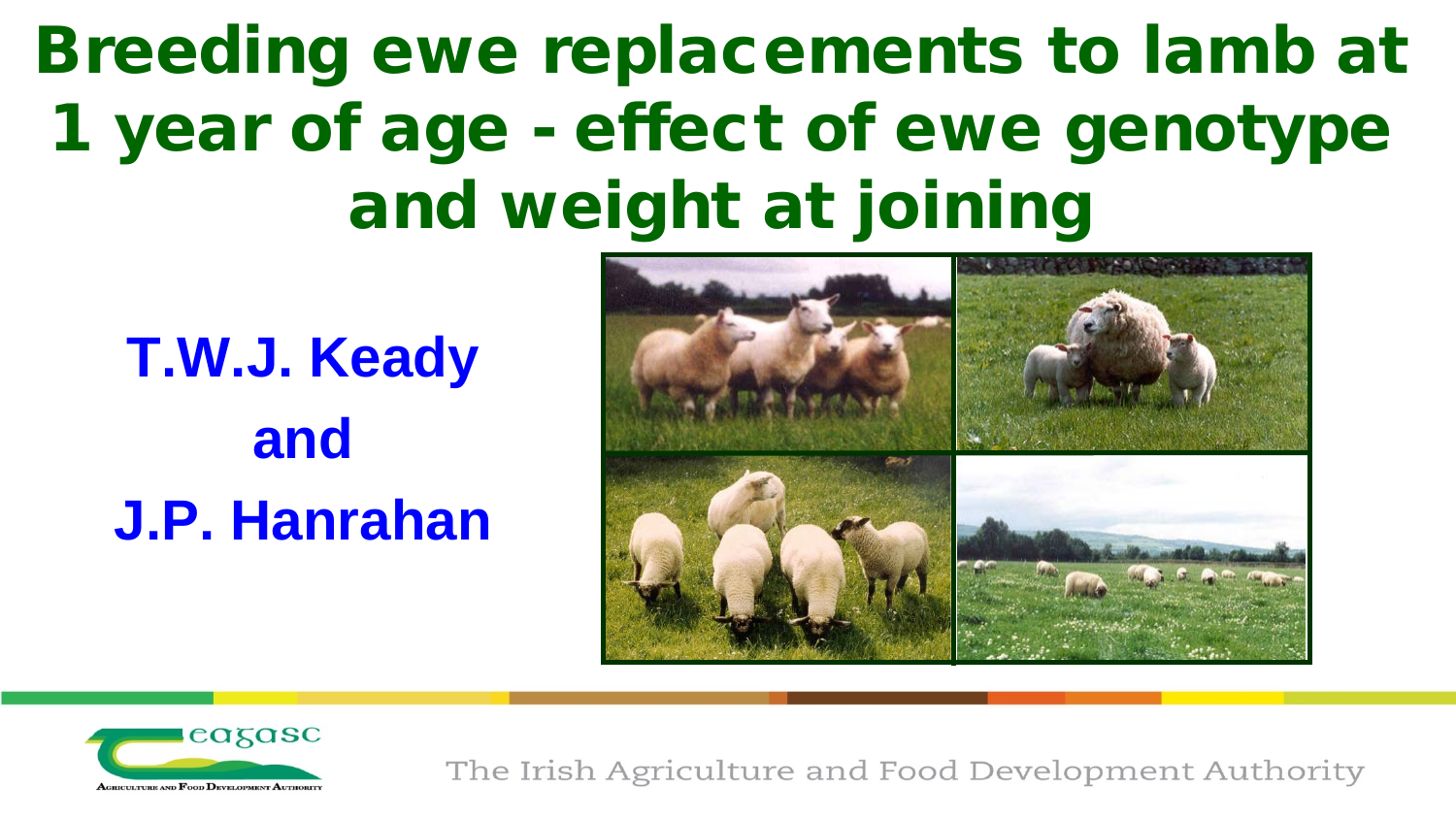

- f **Breeding from ewe lambs**
	- **- reduces cost of rearing replacements**
	- **- increases flock output**
	- **- can increase rate of genetic gain**
- f **Age at first lambing and genotype influence lifetime output of lamb carcass by ewes**
- f **Proportion of ewe lambs that attain puberty by end of joining period is influenced by**
	- **- genotype**
	- **- weight at joining**
	- **- date and duration of joining**

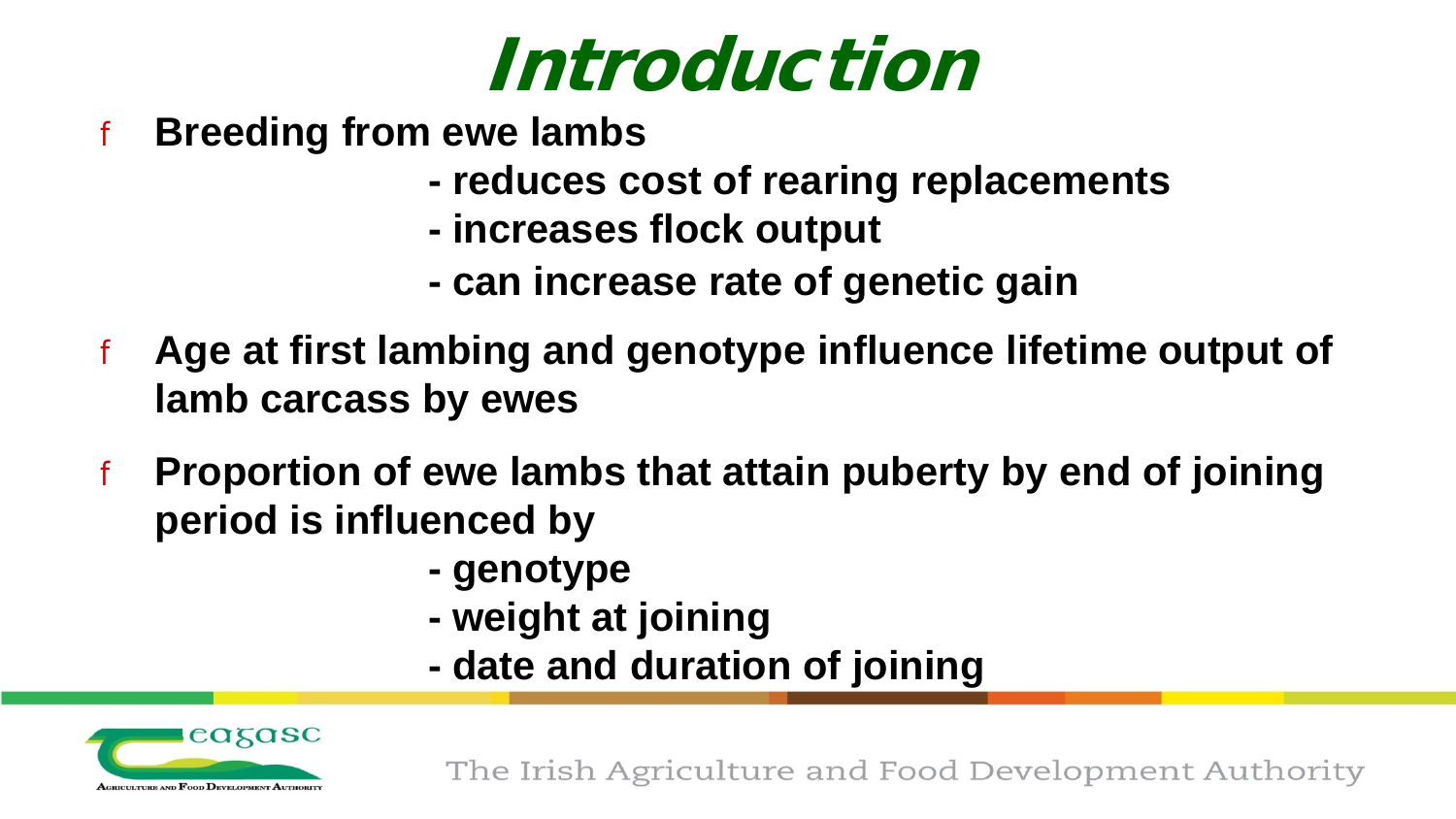

#### f **To evaluate the effects of**

- **- ewe genotype**
- **- weight at joining**

#### **on the performance of**

- **- ewe lambs joined to lamb at 1 year**
- **- and of their progeny**

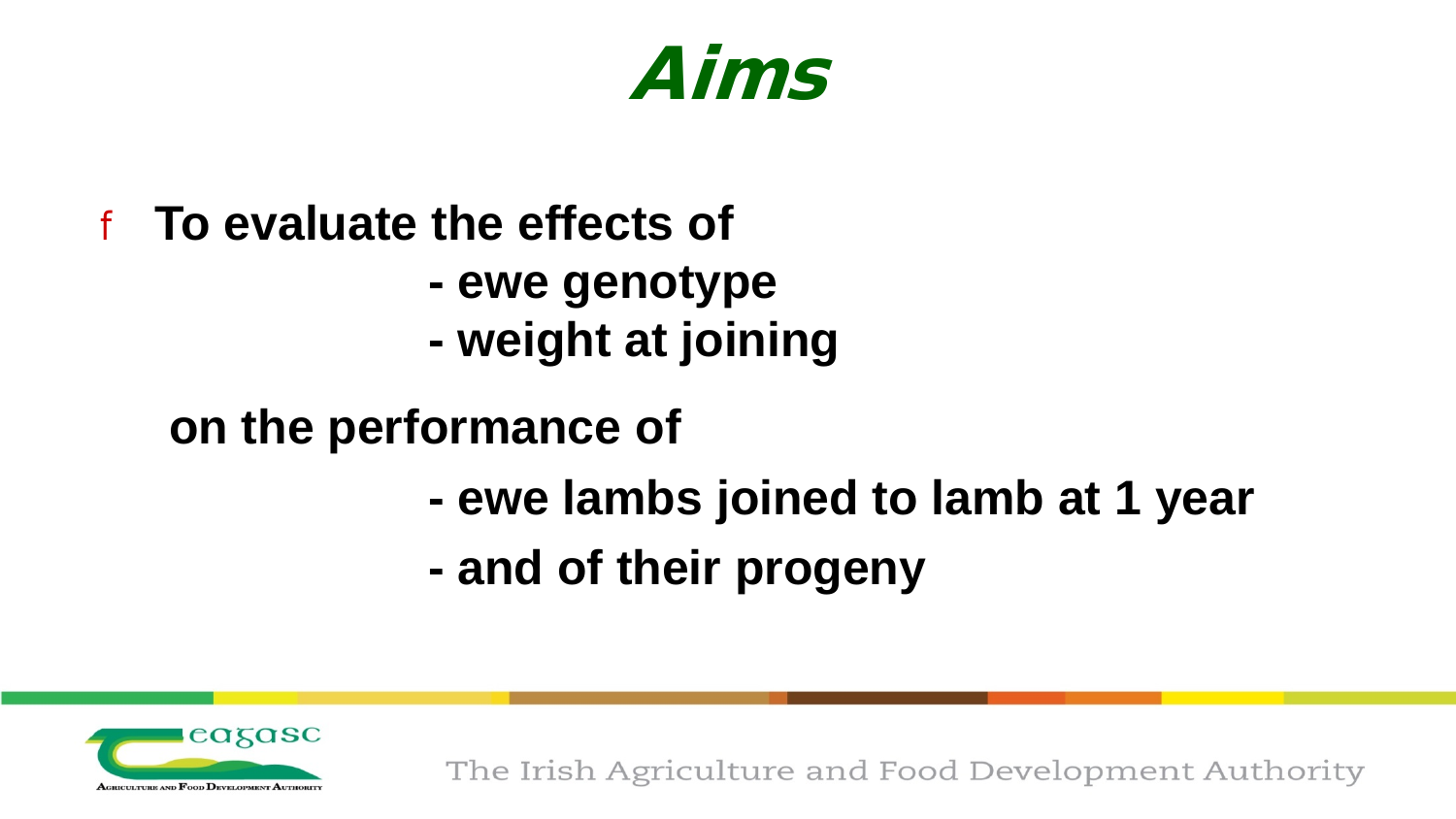Experimental - 1

#### f **230 ewe lambs**

| Genotype        | <b>Number</b> | <b>Weight range (kg)</b> | <b>Mean weight (kg)</b> |
|-----------------|---------------|--------------------------|-------------------------|
| <b>Belclare</b> | 84            | $36.5 - 55.0$            | 45.3                    |
| B x Suffolk (S) | 65            | $37.9 - 55.6$            | 46.1                    |
| $>75\%$ S       | 81            | $41.9 - 59.0$            | 48.3                    |

- f **Exposed to vasectomised rams for 48 h at day 14 prior to joining to advance first oestrus– "ram effect"**
- f **Joined with Charollais rams**
- f **Joining period: 42 days**

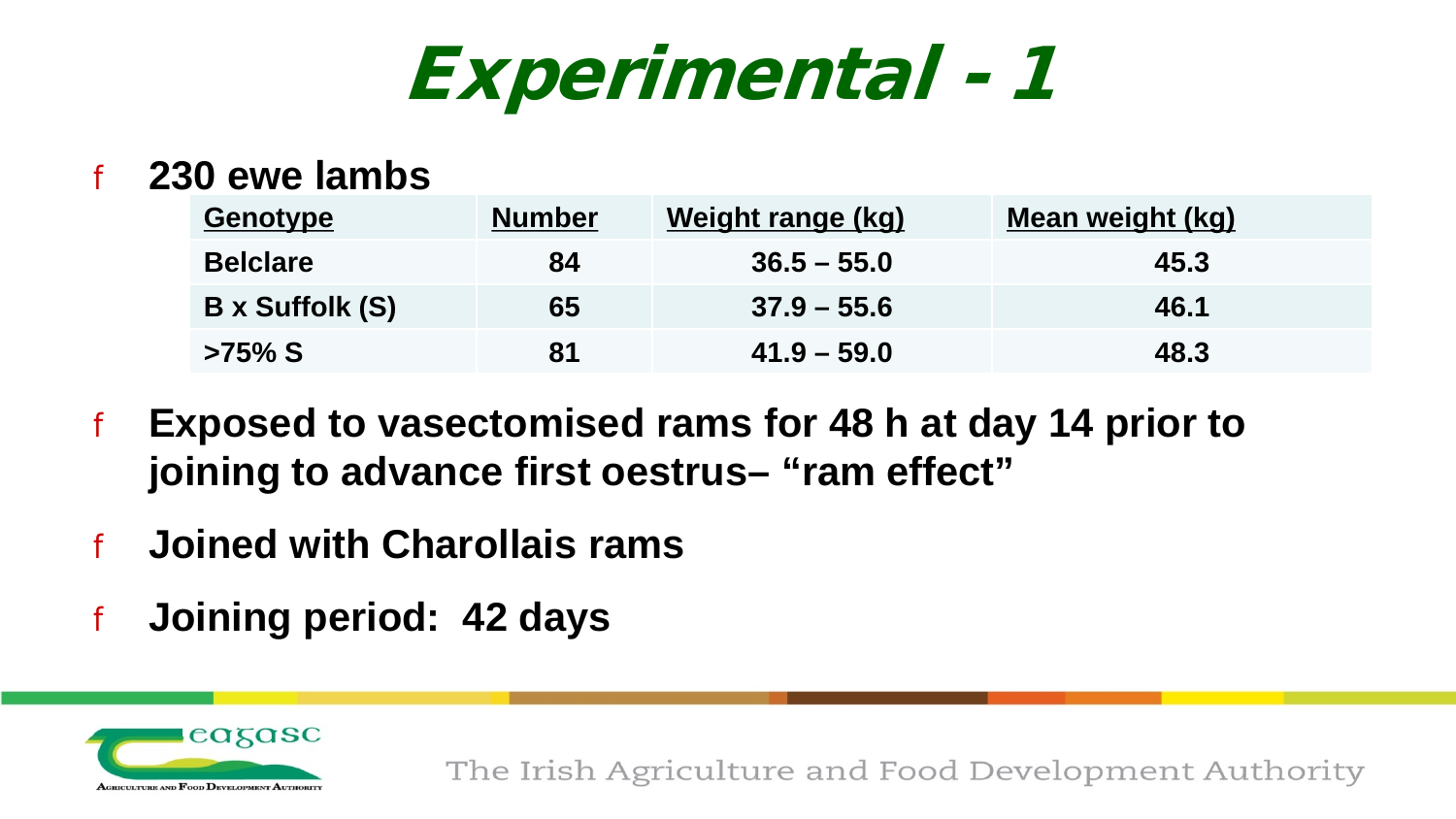## Experimental - 2

- f **Shorn at housing and offered high feed-value grass silage**
- f **Concentrate supplementation – pre lambing**
	- **- 200 g/d from 14 to 27 Jan**
	- **- 250 g/d from 28 Jan → 6 wks prior to lambing plus**
	- **- 18, 26 and 33 kg to single, twin and triplet bearing ewes during the final 6 weeks of gestation**
- f **Concentrate supplementation - post lambing**
	- **- twin rearing ewes 0.5 kg/d for 5 wks**
	- **- lambs: - singles up to 300 g/d from wks 5 to 14**
		- **- twins up to 300 g/d from birth to 14 wks**
- f **Weaned at 14 weeks and concentrate withdrawn**

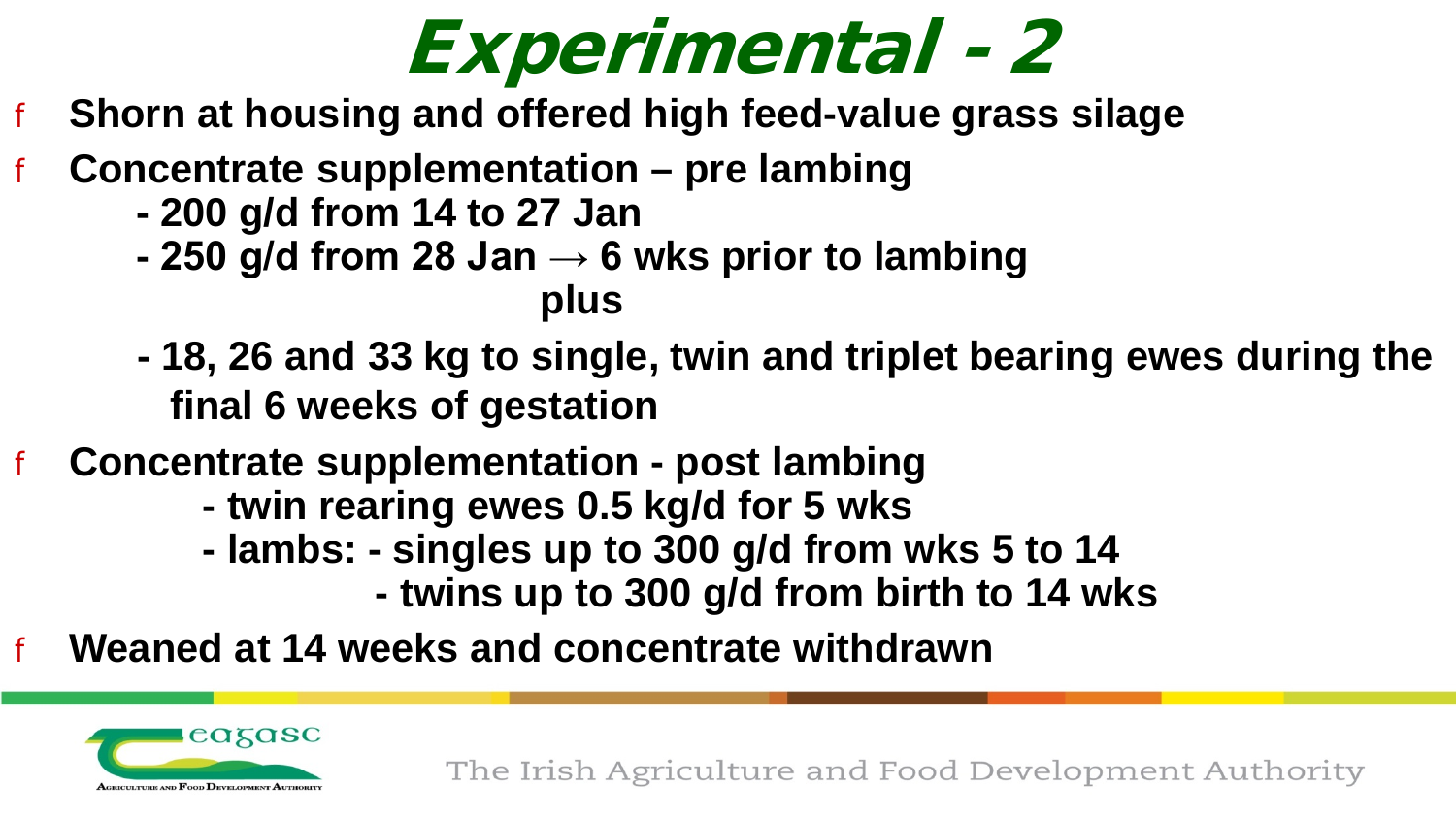### Assessments

- **Ewe - live weight**
	- **- condition score**
	- **- lambing details and weights**

- **Lamb - live weight**
	- **- age at slaughter**
	- **- carcass details**

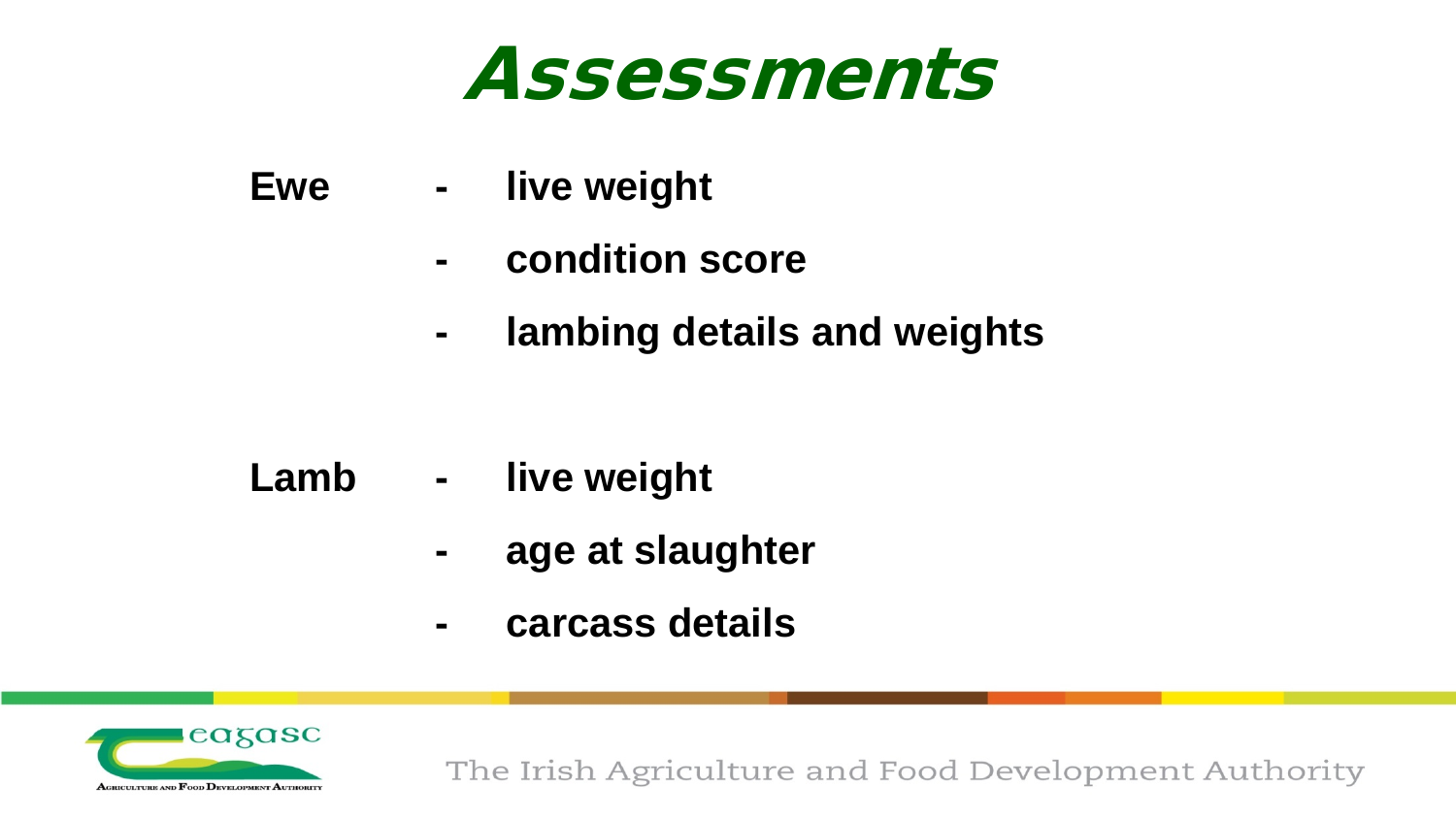Silage feed value

| Dry matter (DM; g/kg)          | 212  |
|--------------------------------|------|
| pH                             | 3.9  |
| <b>Crude protein (g/kg DM)</b> | 127  |
| Ammonia N (g/kg N)             | 60   |
| DMD (g/kg)                     | 765  |
| <b>ME (MJ/kg DM)</b>           | 11.7 |

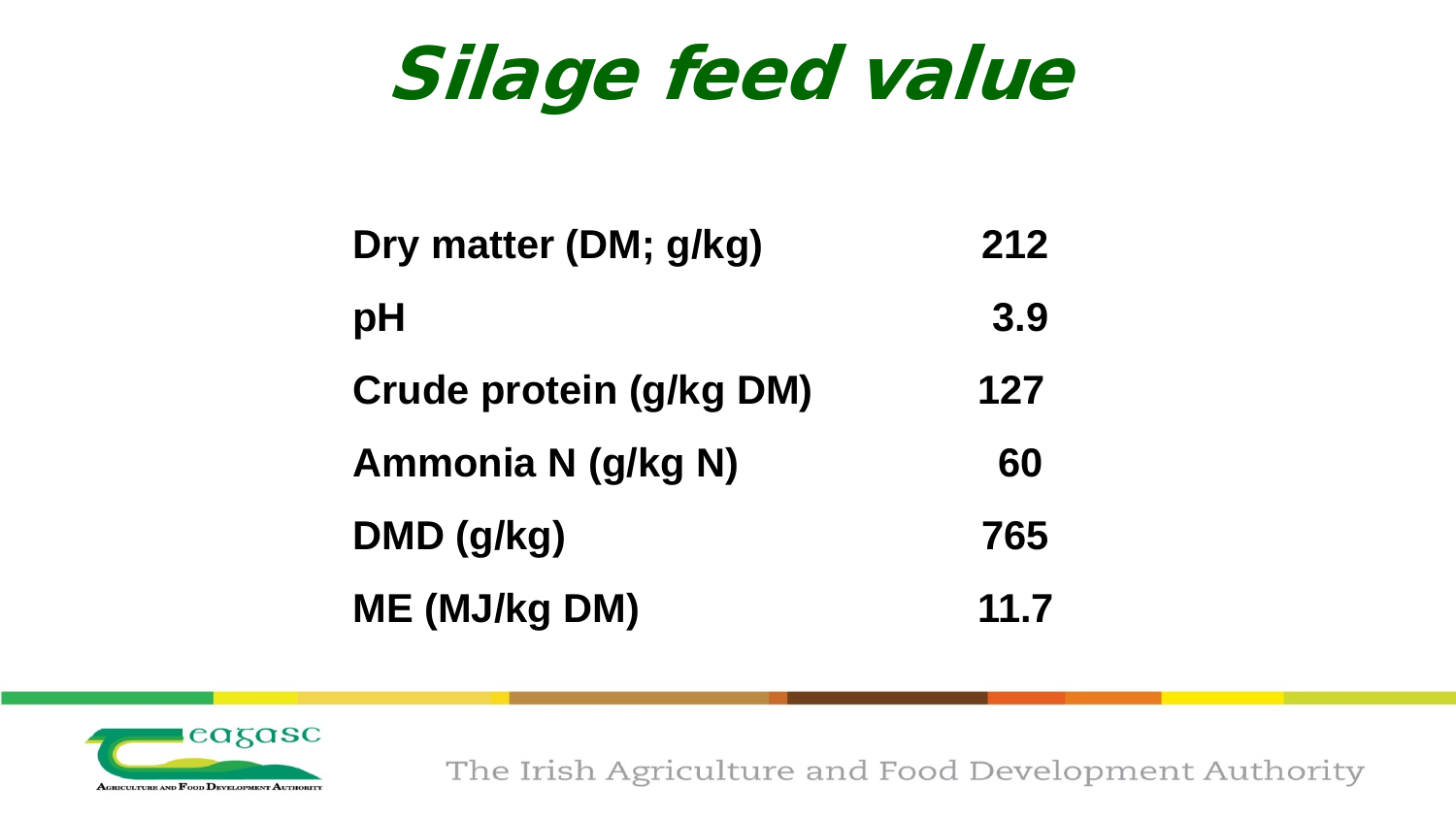# Effect of genotype on ewe weight

|             |                | <b>Genotype</b>   |                   |                   |      |            |
|-------------|----------------|-------------------|-------------------|-------------------|------|------------|
|             |                | <b>Belclare</b>   | <b>Bel x Suff</b> | > 75% Suff        | s.e. | <b>sig</b> |
| Weight (kg) | - post joining | 49.8 <sup>a</sup> | 50.7a             | 53.9 <sup>b</sup> | 0.40 | $***$      |
|             | - Mar/April    | 46.6 <sup>a</sup> | $48.1^{ab}$       | 49.1 <sup>b</sup> | 0.53 | $***$      |
|             | - July         | 54.2 <sup>a</sup> | 55.5a             | 56.6 <sup>b</sup> | 0.49 | $***$      |

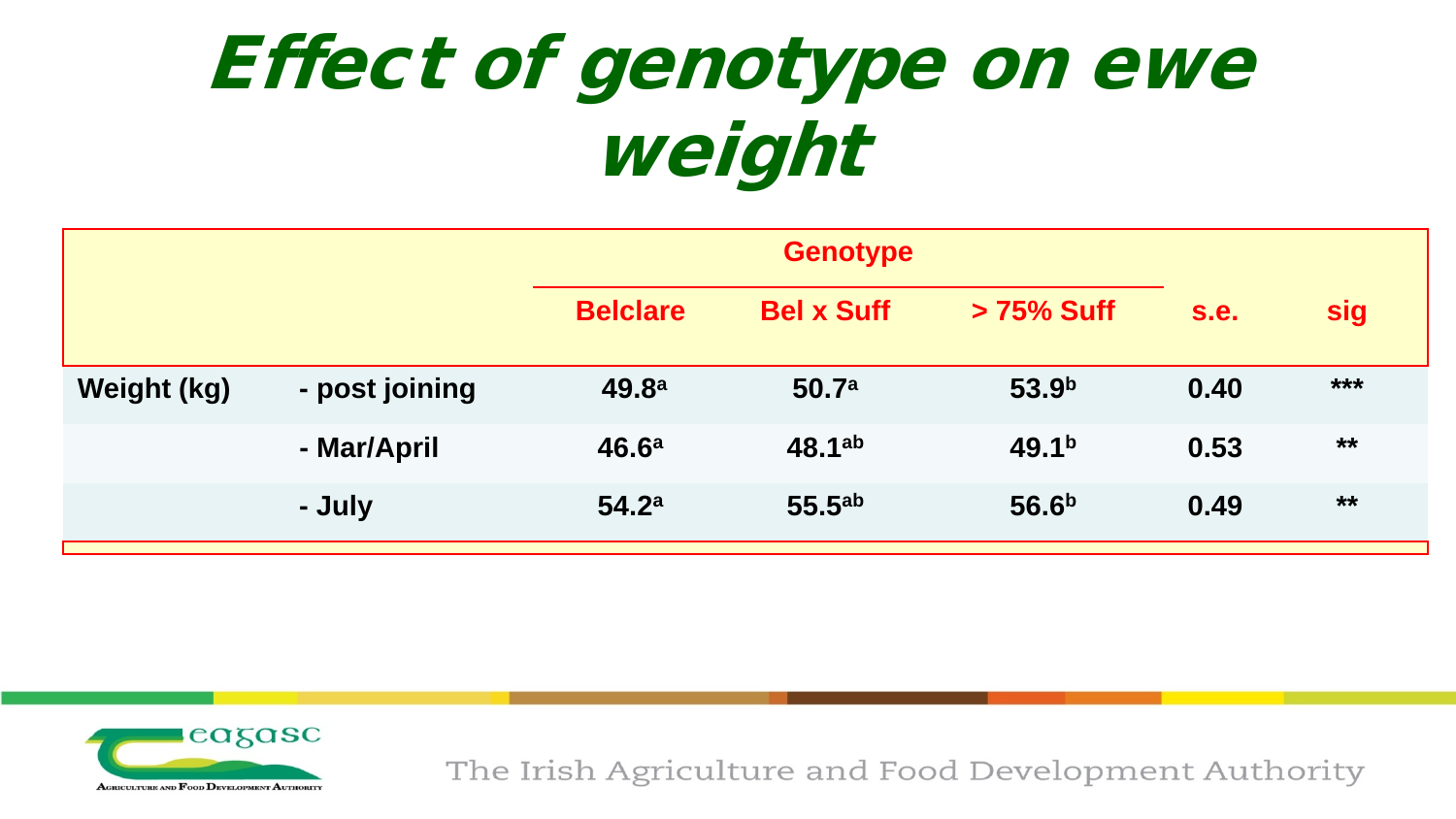# Effect of genotype on litter size and number reared

|                      | <b>Belclare</b>   | <b>Bel x Suff</b>  | > 75% Suff        | <b>s.e.</b> | <b>sig</b> |
|----------------------|-------------------|--------------------|-------------------|-------------|------------|
| <b>Litter size</b>   | 1.65 <sup>a</sup> | 1.41 <sup>b</sup>  | 1.26 <sup>b</sup> | 0.066       | $***$      |
| Lambs weaned per ewe |                   |                    |                   |             |            |
| - lambing            | 1.32 <sup>a</sup> | 1.19 <sup>ab</sup> | 1.01 <sup>b</sup> | 0.076       | $***$      |
| - joined             | 1.19a             | 1.05 <sup>ab</sup> | 0.82 <sup>b</sup> | 0.081       | $***$      |

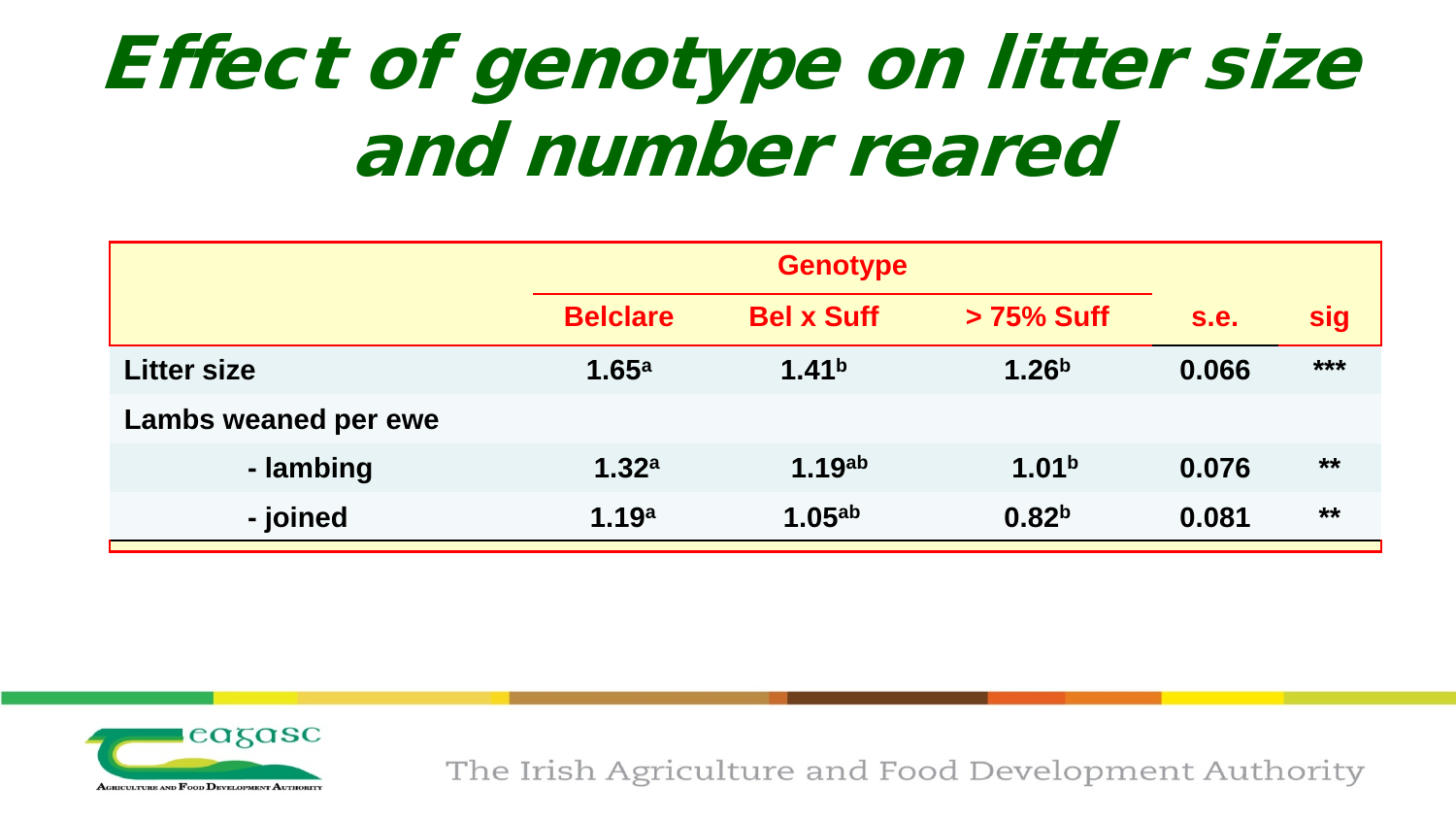# Effect of genotype assistance at lambing and lamb mortality

|                         | <b>Belclare</b> | <b>Bel x Suff</b> | > 75% Suff | sig       |
|-------------------------|-----------------|-------------------|------------|-----------|
| Failed to lamb (%)      | 13.2            | 13.6              | 18.7       | <b>NS</b> |
| Assisted at lambing (%) | 53.1            | 46.8              | 70.6       | <b>NS</b> |
| Lamb mortality (%)      |                 |                   |            |           |
| - dead born             | 11.8            | 9.4               | 10.1       | <b>NS</b> |
| - total                 | 16.0            | 12.7              | 18.8       | <b>NS</b> |

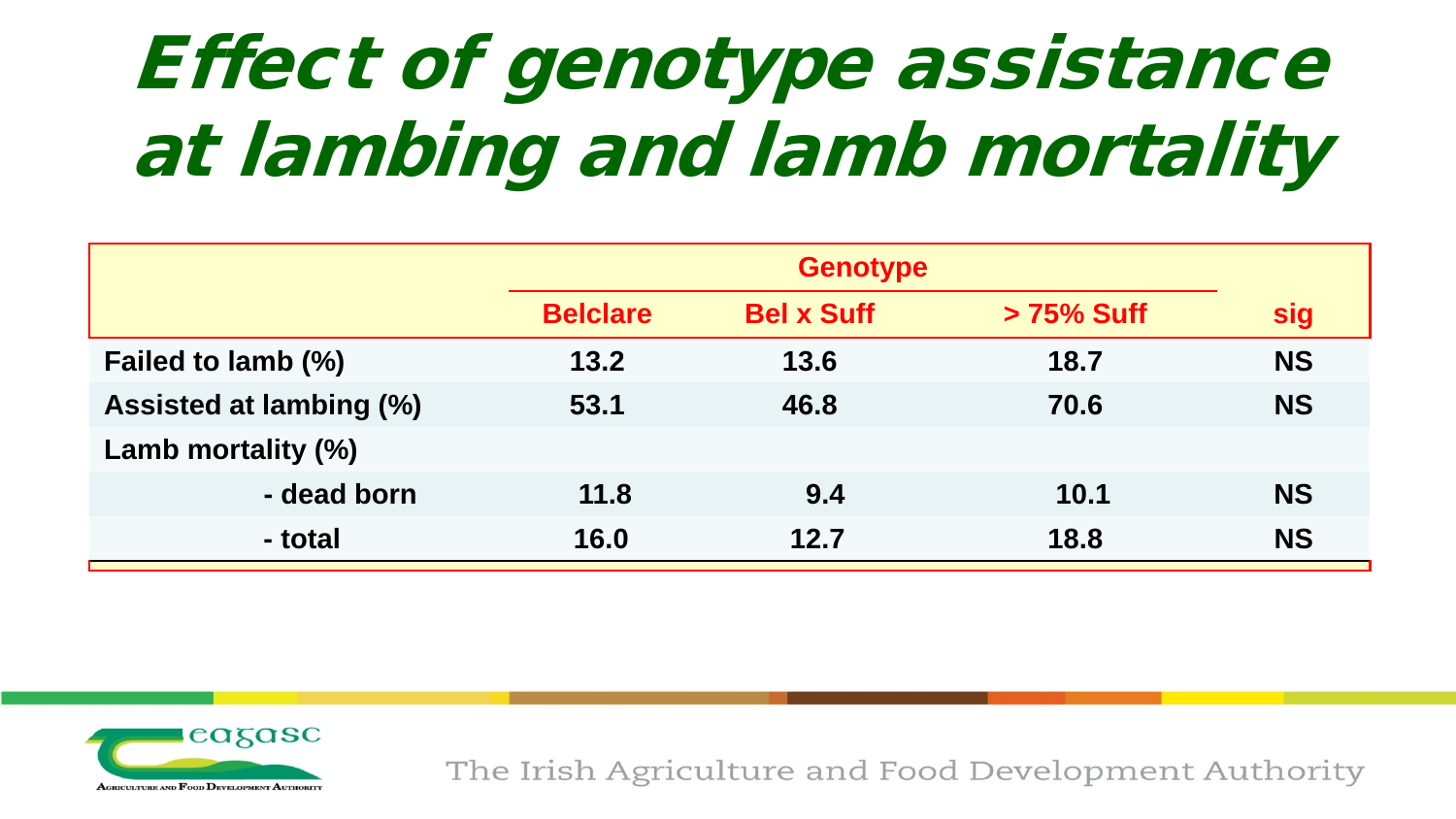## Distribution of lambing



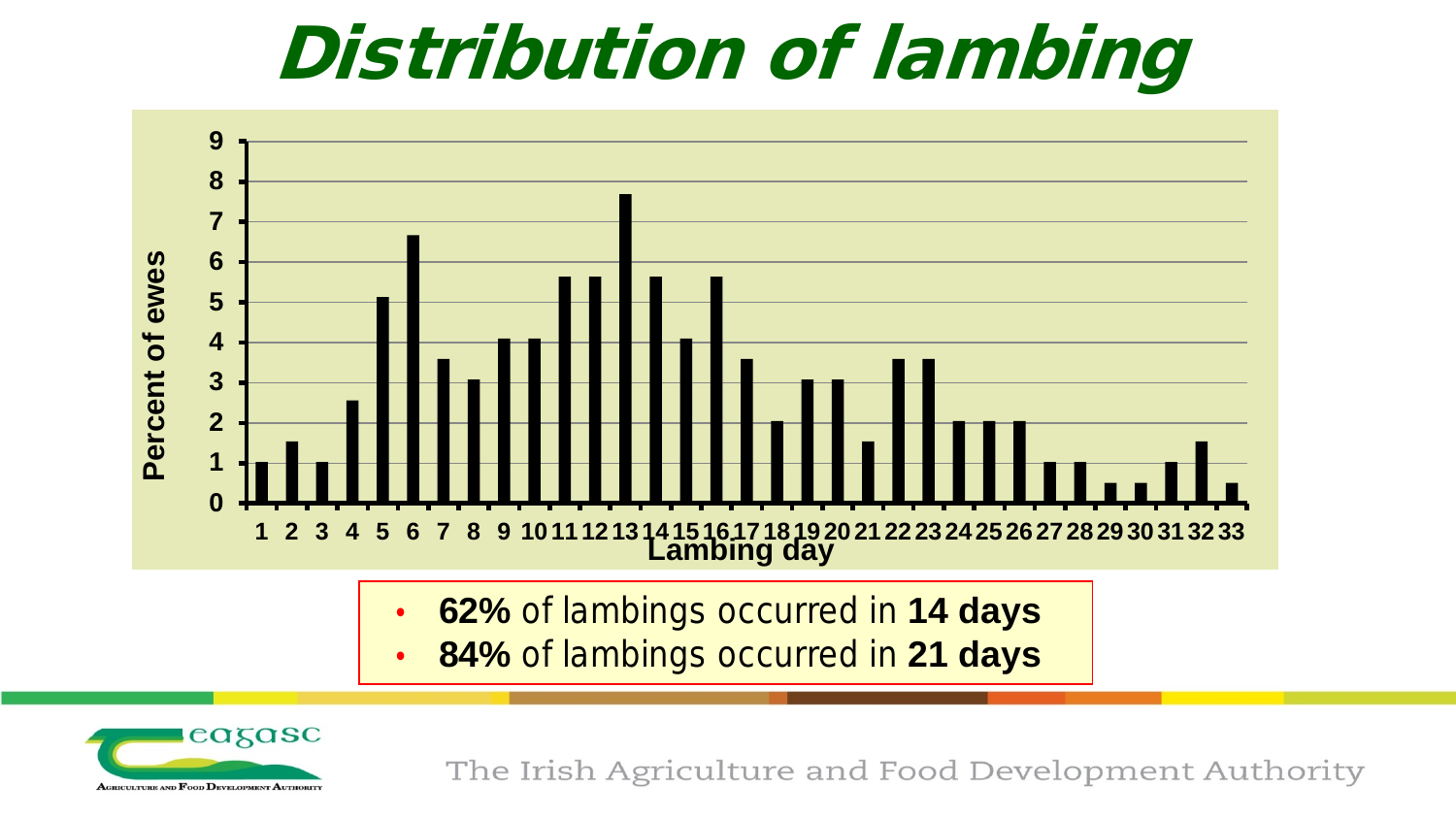# Effect of ewe genotype on lamb performance

|                      | <b>Genotype</b>   |                   |                   |      |           |
|----------------------|-------------------|-------------------|-------------------|------|-----------|
|                      | <b>Belclare</b>   | <b>Bel x Suff</b> | > 75% Suff        | s.e. | sig       |
| Lamb weight (kg)     |                   |                   |                   |      |           |
| - birth              | 4.2               | 4.4               | 4.4               | 0.11 | <b>NS</b> |
| - weaning            | 29.0 <sup>a</sup> | 31.9 <sup>b</sup> | 31.0 <sup>b</sup> | 0.54 | $***$     |
| Lamb gain (g/day)    |                   |                   |                   |      |           |
| - birth to 5 weeks   | 266               | 283               | 262               | 7.8  | <b>NS</b> |
| - birth to weaning   | 255 <sup>a</sup>  | 279 <sup>b</sup>  | 269 <sub>ab</sub> | 5.0  | $***$     |
| - birth to slaughter | 210 <sup>a</sup>  | 228 <sup>b</sup>  | 221 <sup>b</sup>  | 4.8  | $\star$   |

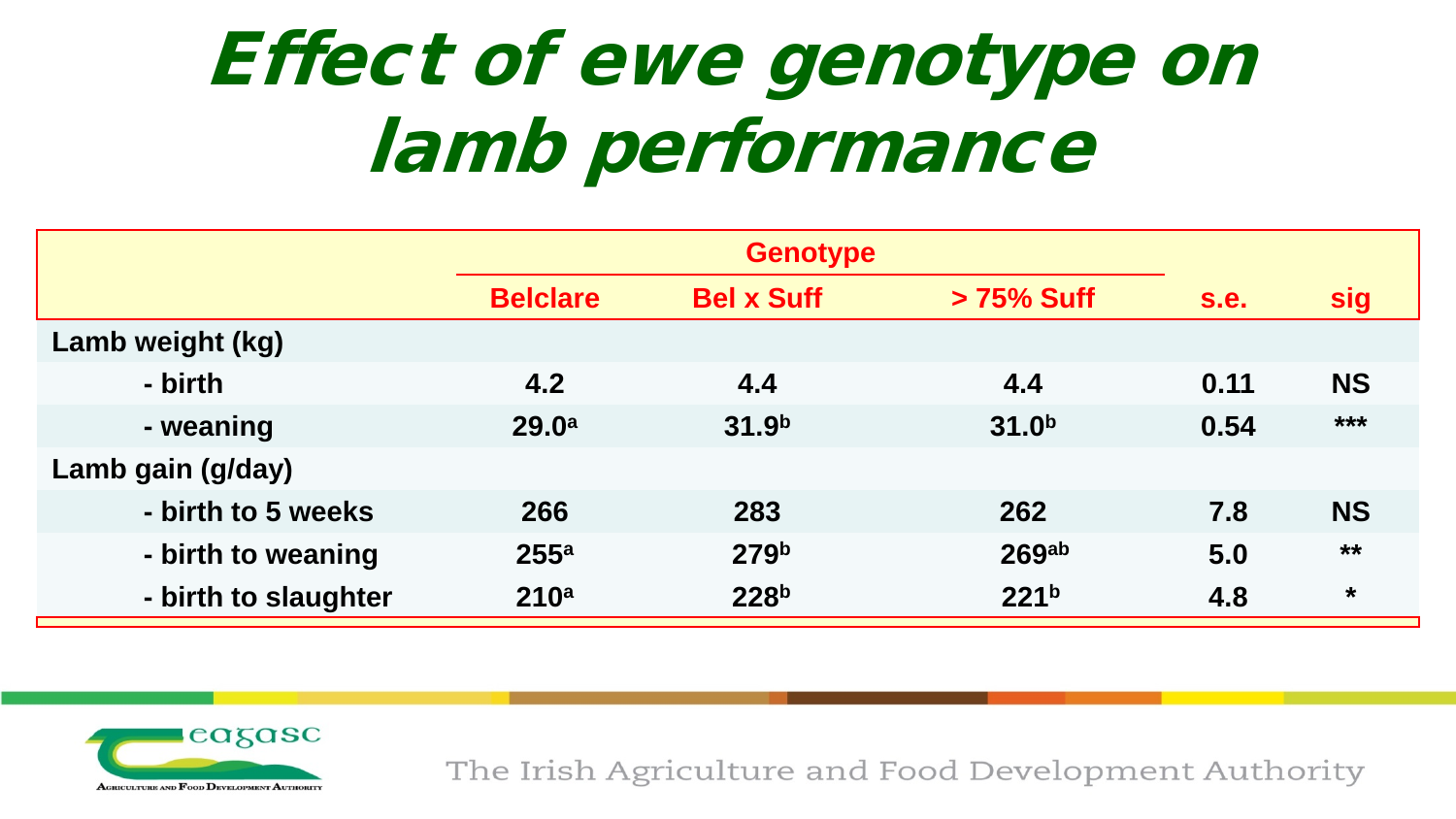# Effect of ewe genotype on lamb performance

|                                      | <b>Genotype</b> |                   |                   |             |           |
|--------------------------------------|-----------------|-------------------|-------------------|-------------|-----------|
|                                      | <b>Belclare</b> | <b>Bel x Suff</b> | > 75% Suff        | <b>s.e.</b> | sig       |
| Weight at slaughter (kg)             | 46.2            | 46.9              | 47.4              | 0.46        | <b>NS</b> |
| Carcass weight <sup>1</sup> (kg)     | 20.4            | 20.6              | 20.5              | 0.20        | <b>NS</b> |
| Carcass fat score <sup>2</sup>       | 2.9             | 2.9               | 2.9               | 0.06        | <b>NS</b> |
| <b>Dressing proportion (g/kg)</b>    | 438             | 437               | 431               | 2.8         | <b>NS</b> |
| Age at slaughter <sup>1</sup> (days) | 207a            | 190 <sup>b</sup>  | 201 <sub>ab</sub> | 4.0         | $***$     |

<sup>1</sup> at fat score = 3; <sup>2</sup> at constant carcass weight

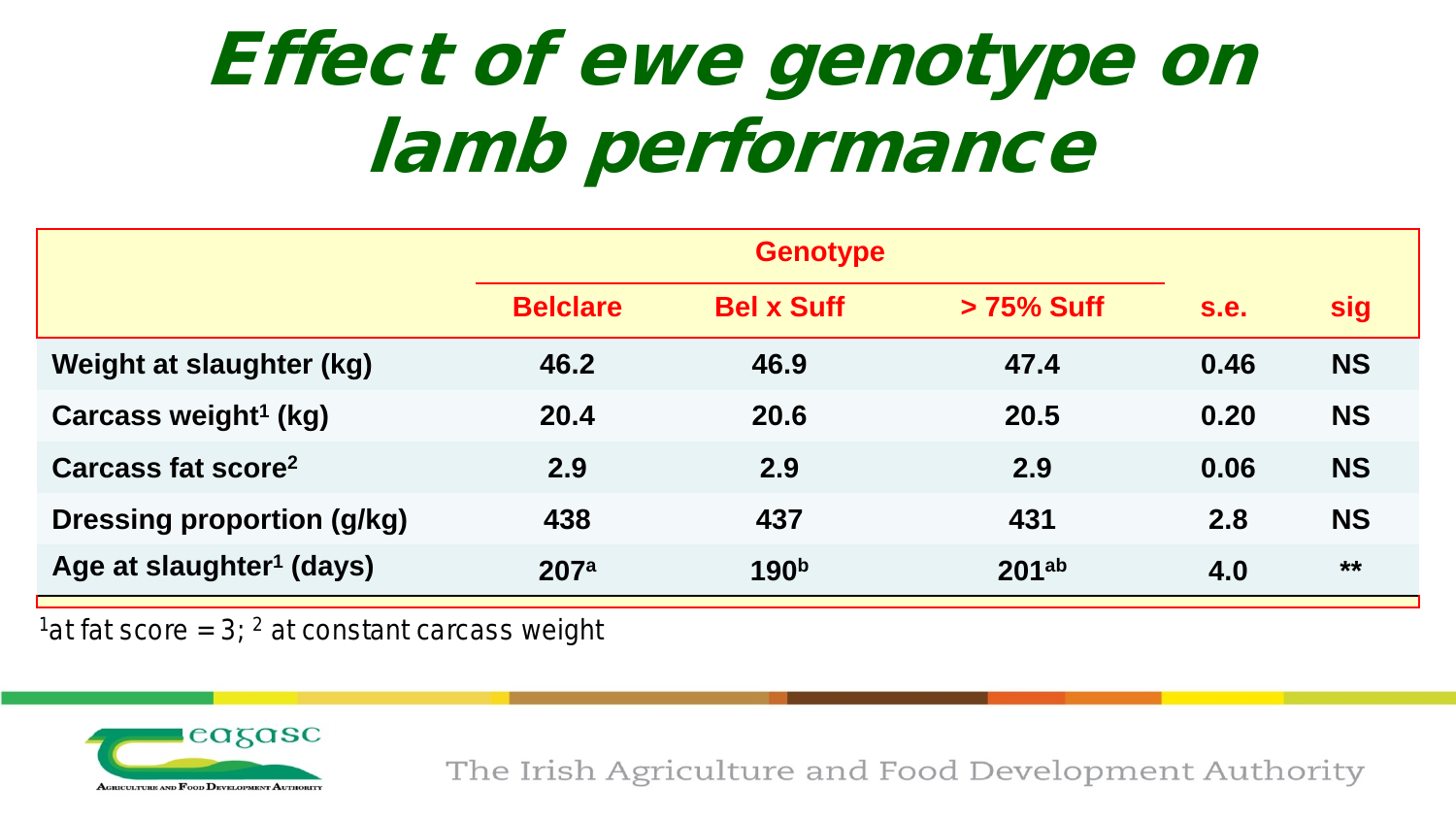# Effect of genotype on ewe performance at 18 months

|                             | <b>Genotype</b>   |                   |                   |                |            |
|-----------------------------|-------------------|-------------------|-------------------|----------------|------------|
|                             | <b>Belclare</b>   | <b>Bel x Suff</b> | > 75% Suff        | s.e.           | <b>sig</b> |
| <b>Body weight (kg)</b>     | 59.3 <sup>a</sup> | 61.2 <sup>b</sup> | 62.0 <sup>b</sup> | 0.51           | $***$      |
| <b>Body condition score</b> | 3.36 <sup>a</sup> | 3.34a             | 3.75 <sup>b</sup> | 0.20           | $***$      |
| Survival to 18 months (%)   | 94.7              | 94.4              | 95.1              | $\blacksquare$ | <b>NS</b>  |

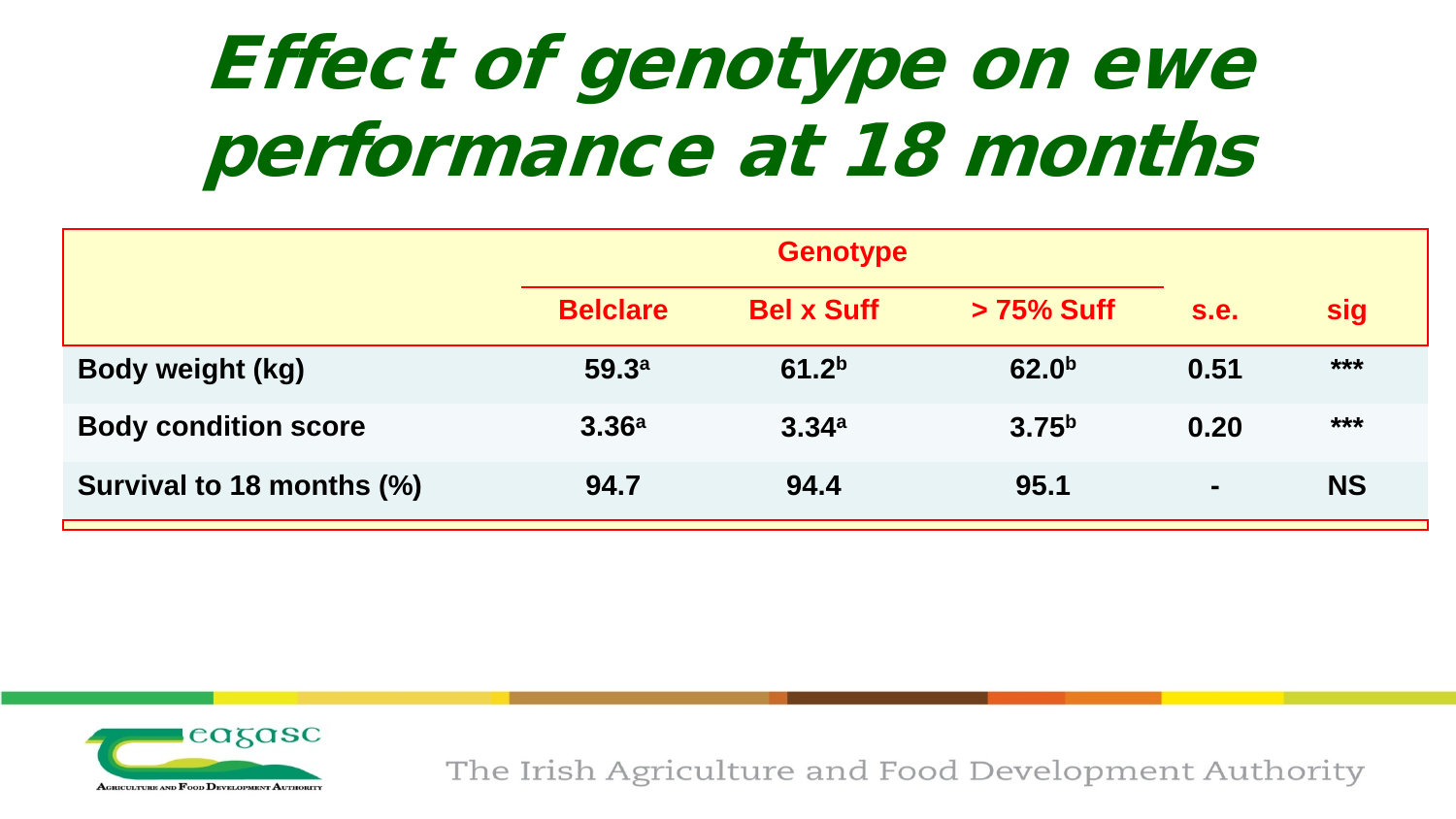#### Effect of weight at joining on ewe fertility



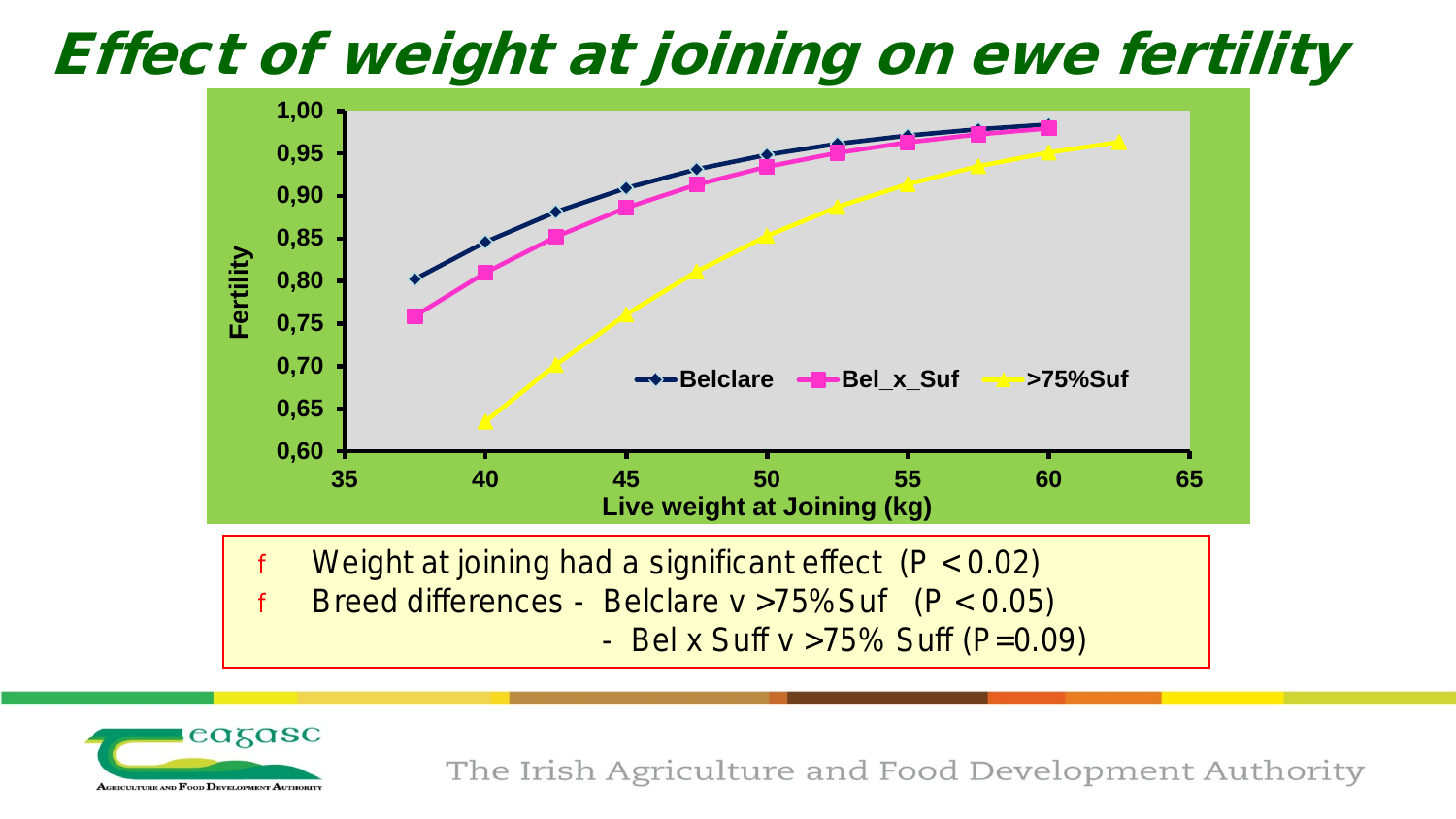### Effect of weight at joining on the probability of rearing a lamb



Significant interaction between ewe genotype and joining weight ( $P < 0.01$ ) Ewes that failed to rear a lamb were 5.0 kg lighter at joining ( $P < 0.01$ )

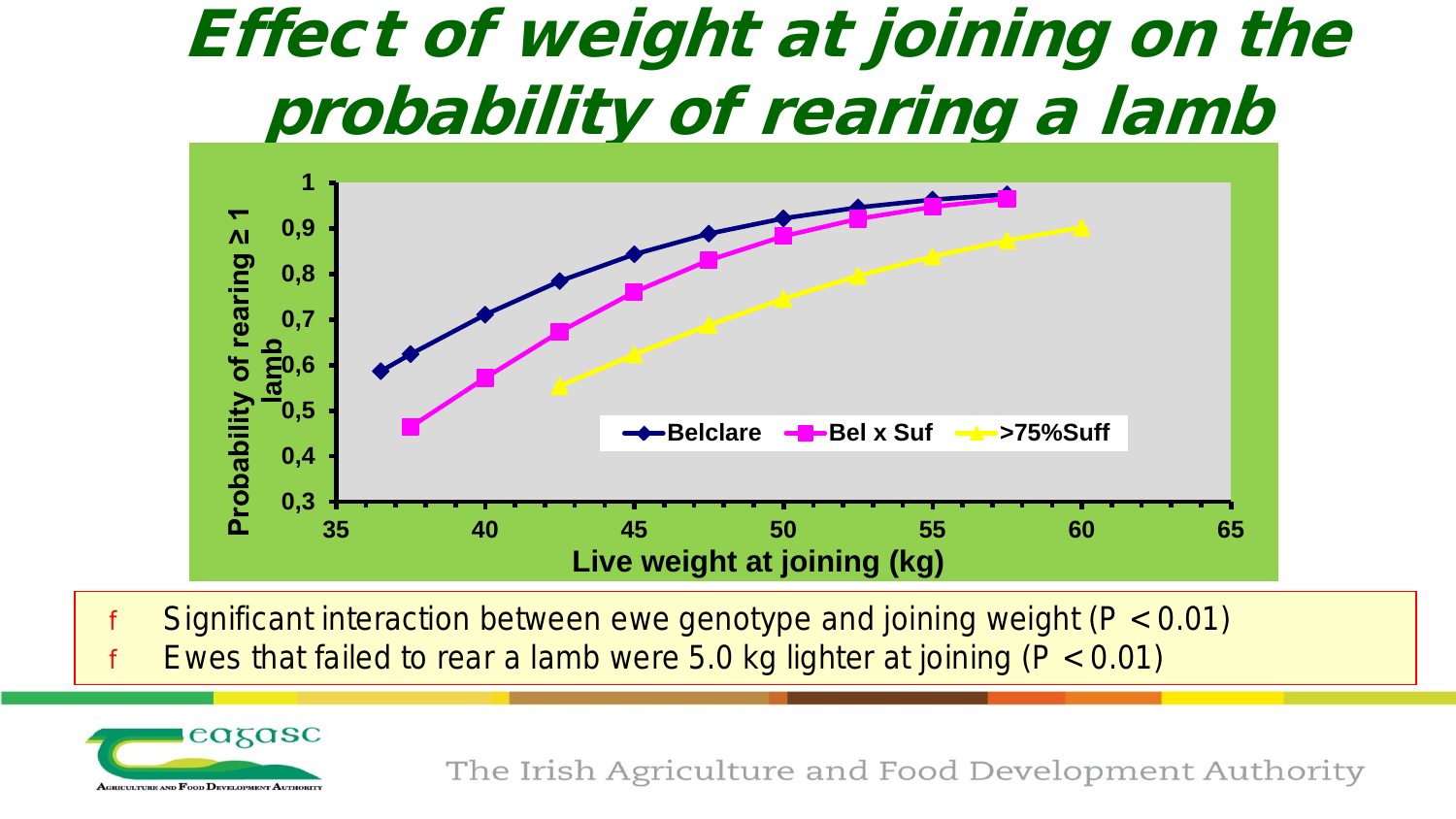# Effect of joining on ewe performance at 18 months

|                             | <b>Joined</b>     |                   |                |            |
|-----------------------------|-------------------|-------------------|----------------|------------|
|                             | <b>Yes</b>        | <b>No</b>         | s.e.           | <b>sig</b> |
| <b>Body weight (kg)</b>     | 59.8 <sup>a</sup> | 61.8 <sup>b</sup> | 0.42           | $***$      |
| <b>Body condition score</b> | 3.49              | 3.48              | 0.16           | <b>NS</b>  |
| Survival to 18 months (%)   | 95.2              | 94.3              | $\blacksquare$ | <b>NS</b>  |

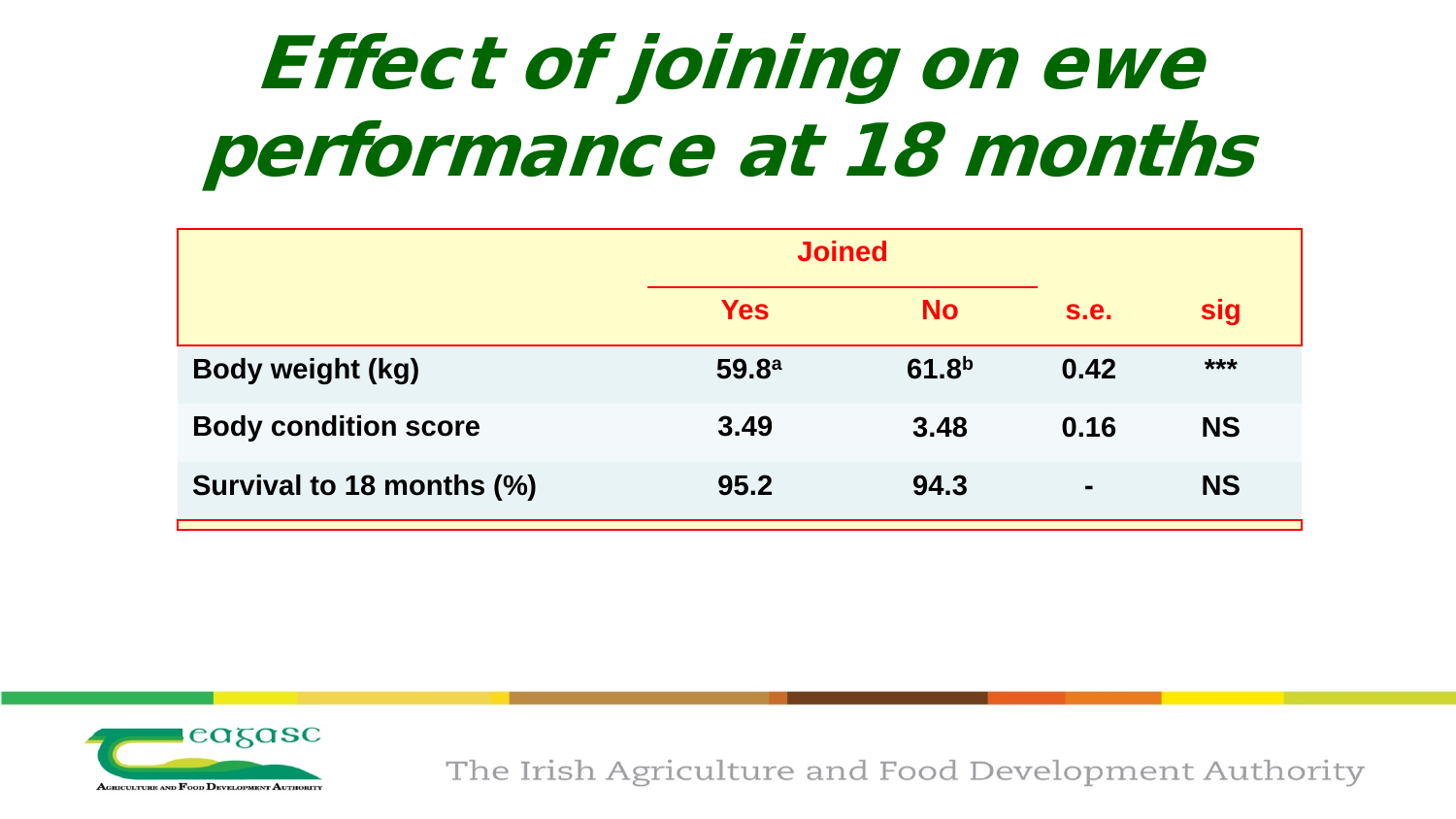

- f **Ewe lambs in weight range (50 to 70% of mature weight) were used in the current study**
- f **Use of the "ram effect" resulted in**
	- **- 100% of ewe lambs being mated**
	- **- 90% of lambings within a 21-day period**
- f **Belclare ewe lambs weaned 1.19 lambs per ewe joined, which is close to that recorded for lowland flocks**
- f **Relative to >75% Suff ewes Belclare**
	- **weaned an extra 0.37 lambs**
	- **weaned 36% more lamb LW**
	- **progeny 6 days older at slaughter**
	- **were lighter at 18 months**

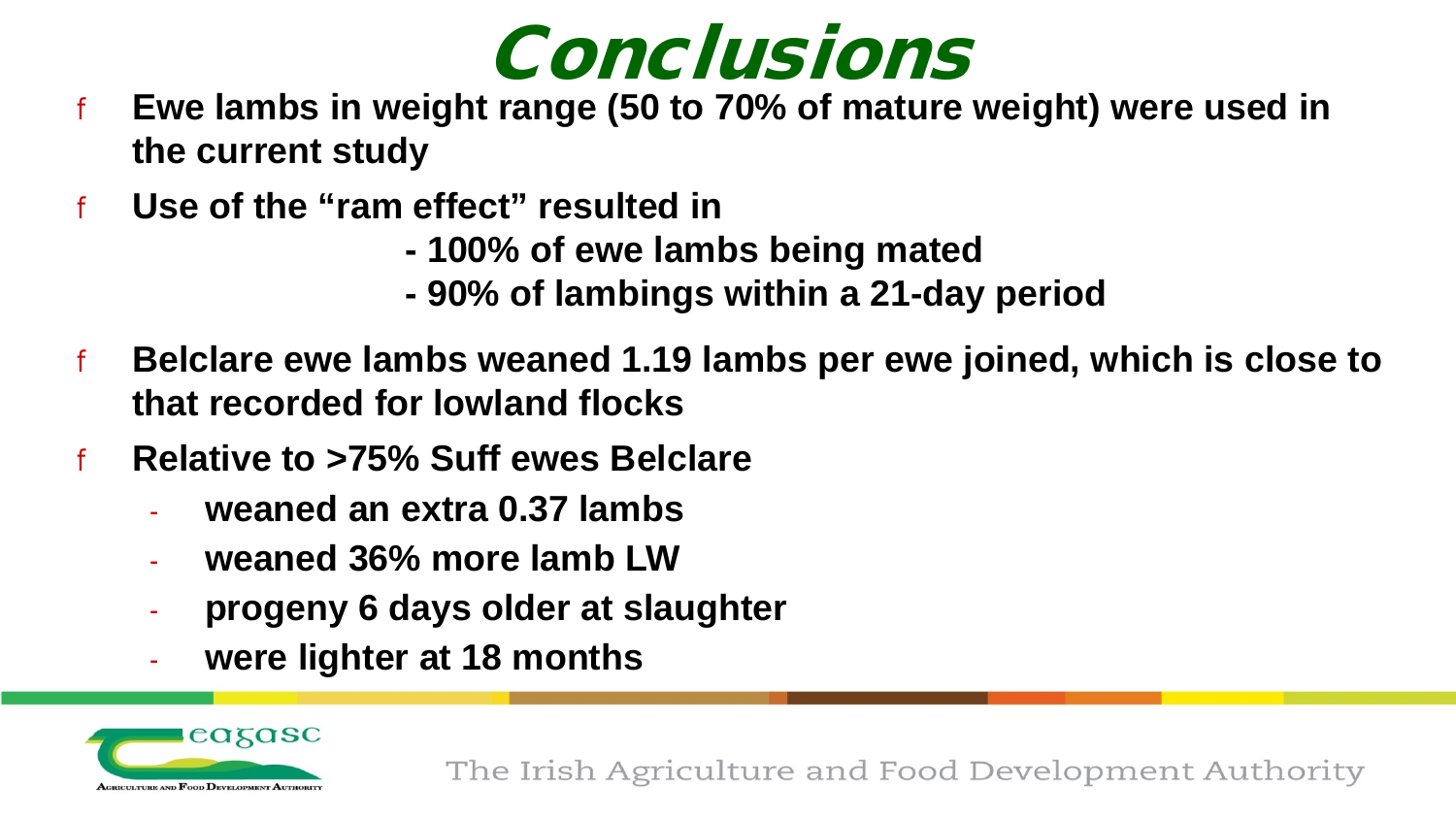

- f **Relative to >75% Suff ewes Belclare X Suffolk**
	- **weaned an extra 0.23 lambs**
	- **weaned 32% more lamb LW**
	- **progeny 11 days younger at slaughter**
	- **similar LW at 18 months**
- f **Genotype had no effect on ewe survival at 18 months**
- f **Joining had no effect on ewe BCS at, and survival to, 18 months**
- f **Weight at joining and lambing influenced ewe productivity**
- To have a 90% chance of rearing at least 1 lamb Belclare, Bel x Suff and **>75% Suffolk ewe lambs need to be 48.5 (63%), 51.2 and 60.0 (72%) kg at joining**

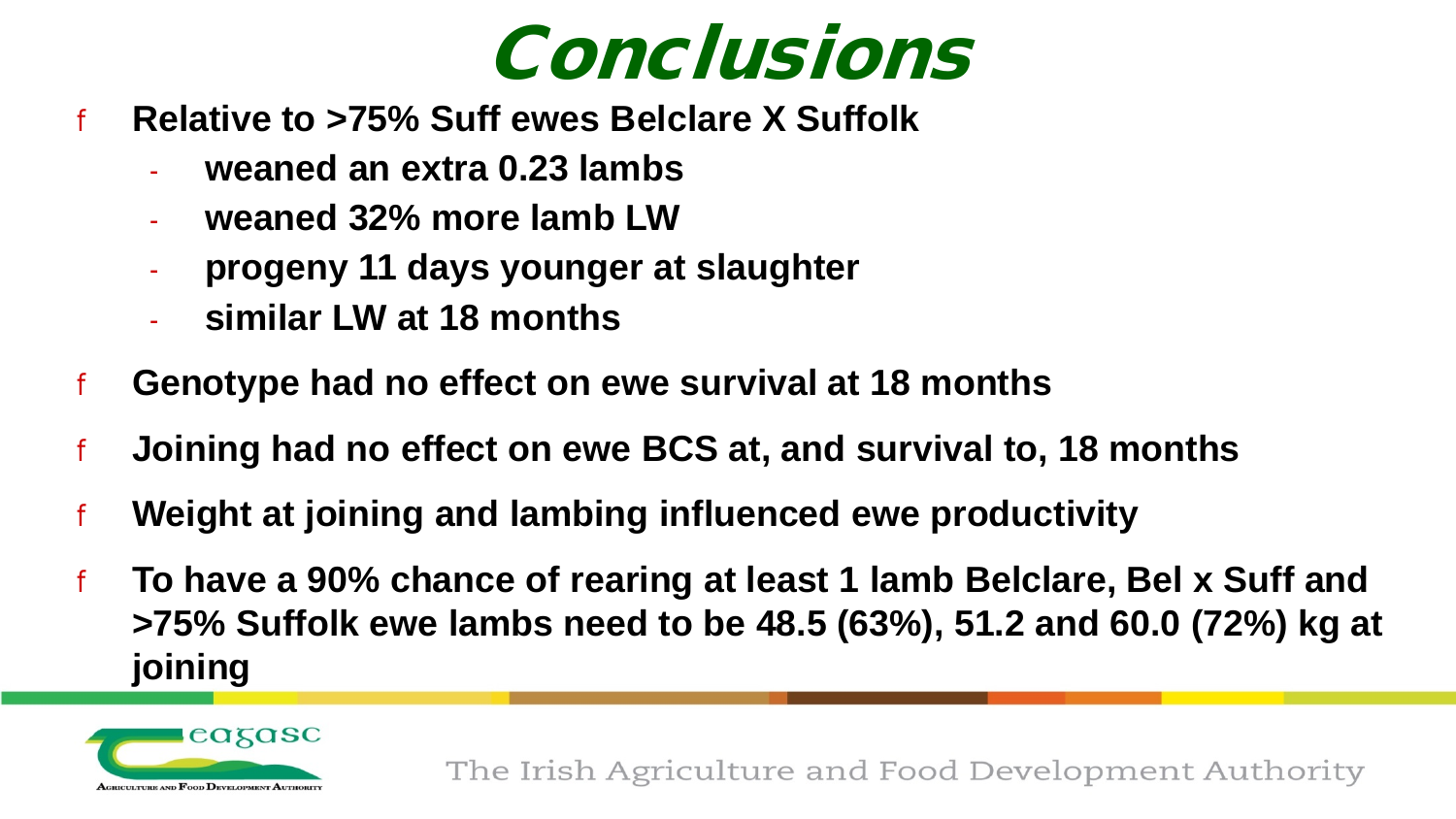

#### AGRICULTURE AND  $\mathbf F$ OOD DEVELOPMENT AUTHORITY